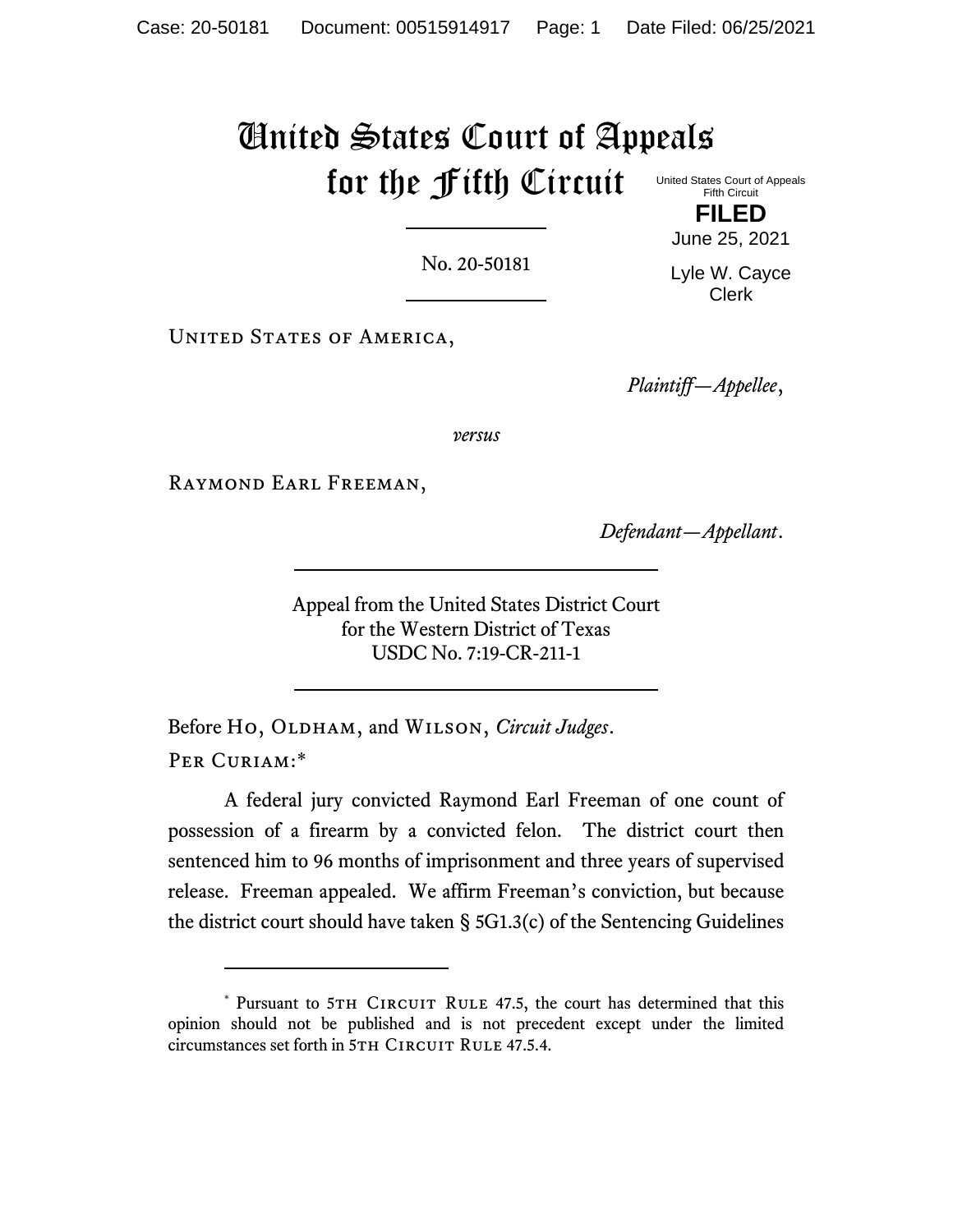into consideration when sentencing Freeman, we vacate his sentence and remand for resentencing.

# **I.**

According to trial testimony, Odessa Police Sergeant Rusty Martin responded to a dispatch regarding a fight in the parking lot of the Zodiac nightclub, including information that one of the individuals possessed a firearm. When Sergeant Martin arrived at the nightclub, the manager indicated that an individual in a nearby vehicle had a firearm. Sergeant Martin shined his flashlight into the vehicle and ordered the driver to roll down his window. The driver, Freeman, denied having a firearm and indicated that another individual in the parking lot had a firearm. The passenger opened the door and, despite Sergeant Martin's order to the contrary, exited the vehicle. Another officer attempted to secure the passenger, and Sergeant Martin ordered Freeman to exit the vehicle. Freeman began "grabbing" to his front and side and stated: "Hold on. Let me put the gun down." Agun fell onto the driver's seat, and Sergeant Martin attempted to restrain Freeman.

Freeman broke free from Sergeant Martin's restraint and fled the scene. Sergeant Martin chased after Freeman but eventually returned to the scene to secure the firearm, a 9-millimeter Ruger P89. Sergeant Martin "emptied the firearm" of ammunition. Sergeant Martin also discovered a substance that looked like crack cocaine nearthe center console of the vehicle in which Freeman had been sitting. Sergeant Martin showed the drugs to Sergeant Polo Frescas, another officer on the scene who ultimately arrested Freeman. Frescas testified that the amount of cocaine recovered from the vehicle was significant and that, based upon his training and experience as a narcotics officer, the amount was not for personal use and was "enough weight to distribute narcotics."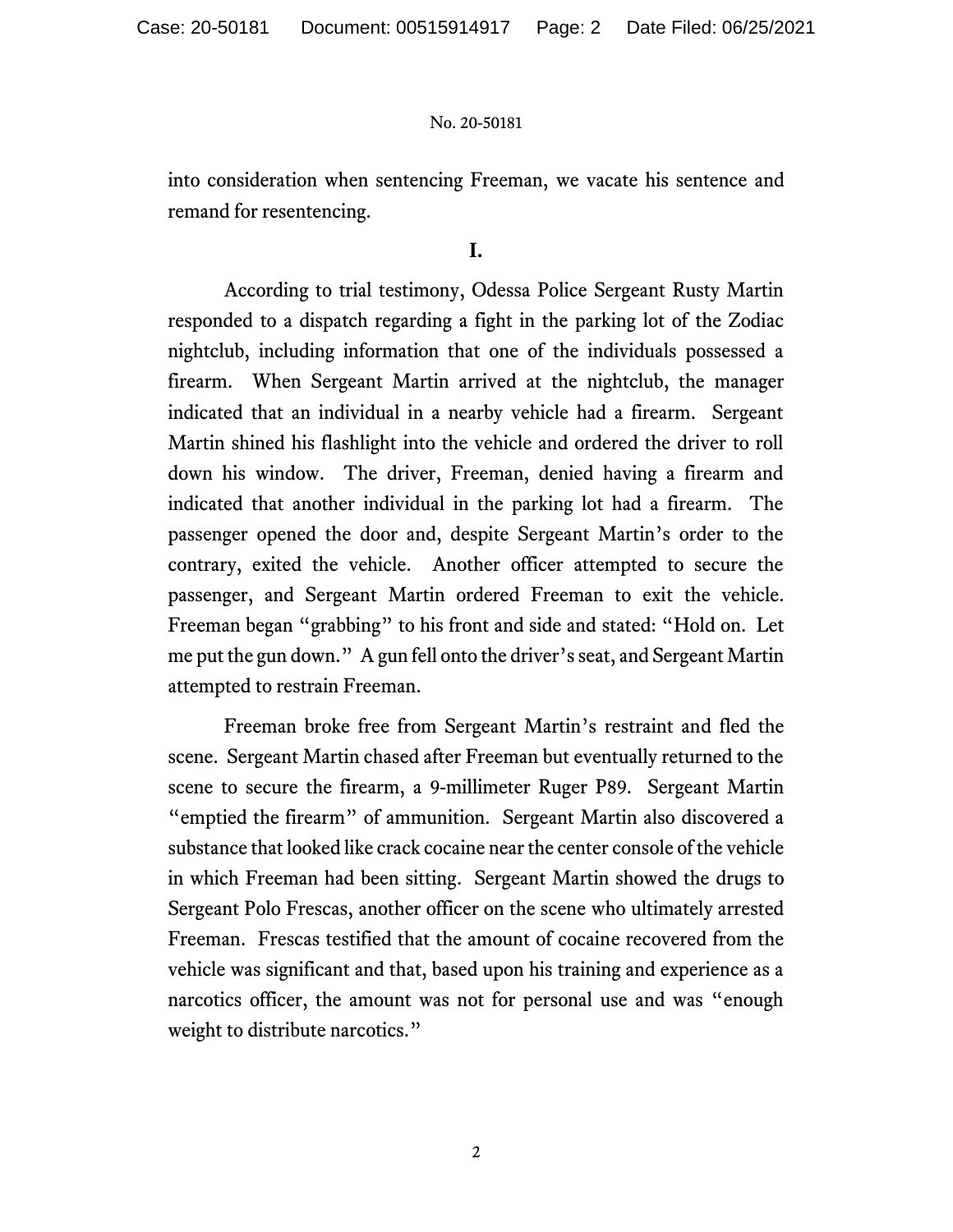According to Freeman's trial testimony, he was at work when his brother, Anthony Jackson, called him to tell him that Jackson's friend, Stedman Williams, "had got excited about some news across town." Freeman understood this to mean that Williams wished to kill someone. Freeman and his brother then drove to the Zodiac nightclub in his brother's car. Upon their arrival, Freeman encountered his stepdaughter and entered her vehicle. Williams also entered the vehicle.

Freeman stated that once he arrived at the nightclub, he convinced Williams to hand over the firearm and prevented him from killing his intended target. Freeman conceded that he did not contact the police when he found out that Williams wanted to kill someone. And he never informed the police after his arrest that he possessed the firearm only to prevent a murder. Freeman denied knowing there was cocaine in the vehicle "until [Williams] told [him]."

During the jury charge conference, Freeman requested an instruction on the defense of duress or justification. The Government opposed the instruction because Freeman said he went to the club to take the gun away from Williams; the Government thus argued that Freeman placed himself in that situation recklessly or negligently. The Government also noted that Freeman could have contacted the police instead of going to the club himself. The district court agreed and declined to give the instruction.

Ultimately, the jury found Freeman guilty as charged. The presentence report (PSR) applied a base offense level of 20 under Sentencing Guideline § 2K2.1 and a four-level offense enhancement under § 2K2.1(b)(6)(B) because Freeman possessed the firearm in connection with another felony offense. With a total offense level of 24 and a criminal history category of IV, Freeman's advisory Guidelines range of imprisonment was 77 to 96 months. The PSR also listed three pending state charges "related"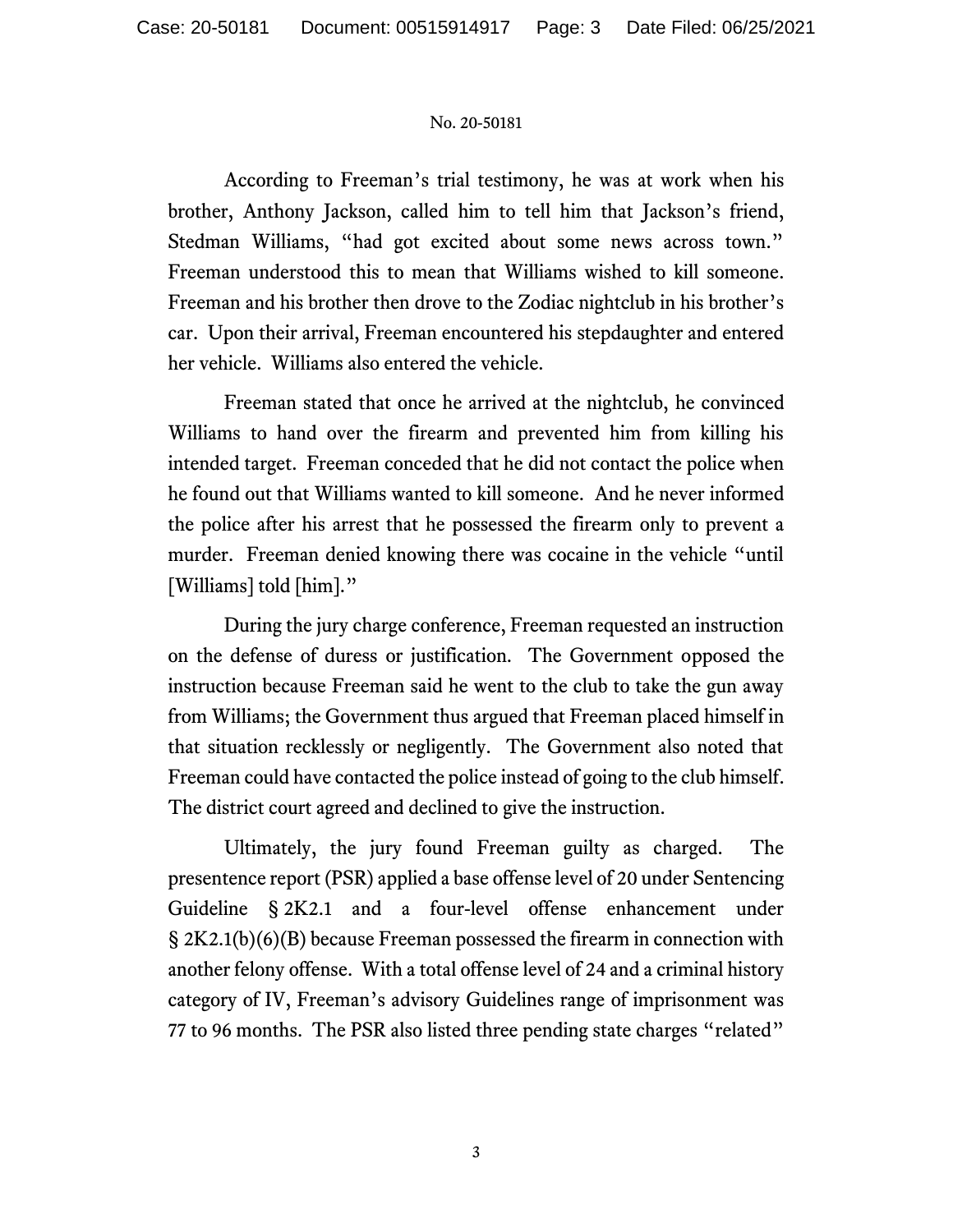to the instant offense: (1) evading arrest or detention with a previous conviction; (2) unlawful possession of a firearm by a felon; and (3) unlawful carrying of a weapon on an alcohol premises. Freeman did not object to the PSR. The district court adopted the PSR and sentenced Freeman to 96 months of imprisonment and three years of supervised release. In sentencing Freeman, the district court did not state whether Freeman's federal sentence would run consecutively to or concurrently with any potential state sentence resulting from the related state charges.

Freeman timely appealed.

# **II.**

Freeman raises three issues on appeal: (A) the district court's refusal to give Freeman's requested jury instruction on justification; (B) its application of a four-level sentencing enhancement under U.S.S.G. § 2K2.1(b)(6)(B); and (C) the court's failure to order Freeman's federal sentence to run concurrently with any sentence imposed as a result of related state charges, as recommended by U.S.S.G. § 5G1.3(c). We review each issue in turn.

# **A.**

Freeman first contends that the district court erred when it refused to instruct the jury on his justification defense (i.e., duress). We disagree.

District courts are "afforded substantial latitude in formulating . . . instructions." *United States v. Storm*, 36 F.3d 1289, 1294 (5th Cir. 1994). When reviewing a district court's "refusal to include a requested instruction in the jury charge," we apply an abuse-of-discretion standard. *Id*.

"As a general proposition a defendant is entitled to an instruction as to any recognized defense for which there exists evidence sufficient for a reasonable jury to find in his favor." *United States v. Branch*, 91 F.3d 699,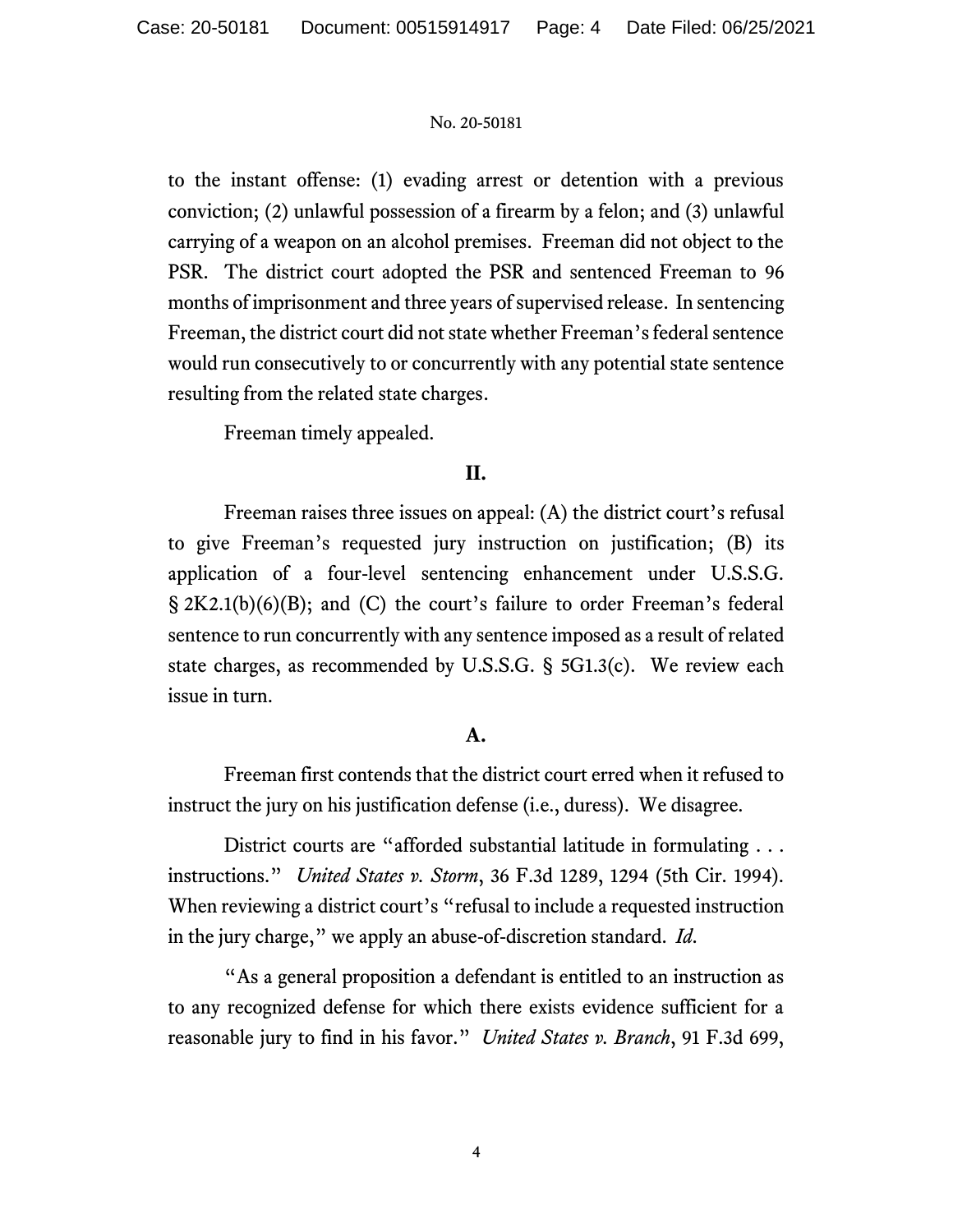711–12 (5th Cir. 1996) (quoting *Mathews v. United States,* 485 U.S. 58, 63 (1988)). But when the requested instruction "lacks sufficient foundation in the evidence," the court may refuse to give it. *Id*. at 712. On appeal, we "view the evidence in the light most favorable to [the defendant] in determining if there [wa]s sufficient evidentiary foundation for a requested instruction." *United States v. Giraldi*, 86 F.3d 1368, 1376 (5th Cir. 1996) (citation omitted). Here, even viewing the evidence most favorably to Freeman, he has not shown there was sufficient trial evidence to support his requested instruction. It follows, then, that the district court did not abuse its discretion in declining to give it.

Because duress is an affirmative defense, Freeman had to "present evidence of each of the elements of the defense before it [could] be presented to the jury." *United States v. Posada-Rios*, 158 F.3d 832, 873 (5th Cir. 1998). The four elements of duress are:

(1) that the defendant was under an unlawful and "present, imminent, and impending [threat] of such a nature as to induce a well-grounded apprehension of death or serious bodily injury";

(2) that defendant had not "recklessly or negligently placed himself in a situation in which it was probable that he would be [forced to choose the criminal conduct]";

(3) that defendant had no "reasonable legal alternative to violating the law; a chance both to refuse to do the criminal act and also to avoid the threatened harm"; and

(4) "that a direct causal relationship may be reasonably anticipated between the [criminal] action taken and the avoidance of the [threatened] harm."

*Id*. (quoting *United States v. Harper*, 802 F.2d 115, 117 (5th Cir. 1986)). Evaluating the facts presented by Freeman at trial, the district court determined that Freeman failed to make a threshold showing of each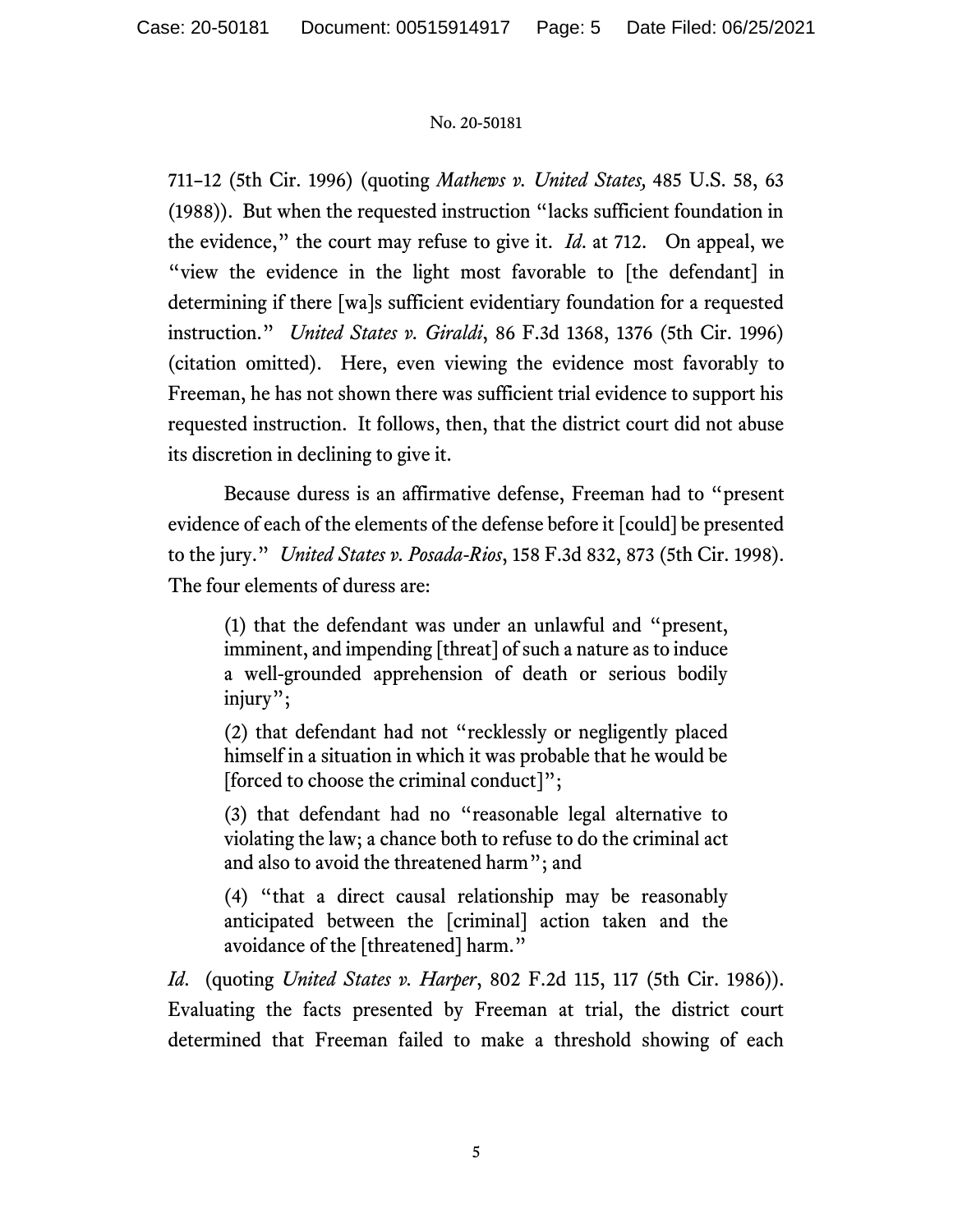element. Specifically, the court determined that Freeman had failed to present evidence that he did *not* "recklessly or negligently" place himself in a situation that forced him to possess a firearm (element two above), or that he had no reasonable legal alternative to possessing a firearm (element three).

Freeman, on the other hand, asserts that his actions were not negligent or reckless. In his briefing to this court, he contends (1) that he "did not go to the Zodiac Club to commit a crime" and (2) that "the action he took, which was to convince Williams to give him the gun, was legal for most people." Freeman's first point—that he did not go to the nightclub to commit a crime—is belied by the record. Convicted felons such as Freeman cannot lawfully possess firearms, 18 U.S.C. § 922(g)(1), and officers found four grams of crack cocaine—"enough weight to distribute narcotics"—next to Freeman and the firearm at issue when Freeman was initially apprehended. Freeman's second point is irrelevant.

According to Freeman's own testimony at trial, he went to the Zodiac nightclub *to take a firearm* from his brother's friend Williams (purportedly to prevent a murder). He also conceded that he did not attempt to call the police or any other law enforcement agency before going to the nightclub to take the firearm:

Q. Well, you went over there to take the gun from him, get him to give you the gun, whatever, get it away from him, correct?

A. Of course.

Q. You didn't call the police, did you?

A. No, I did not.

Q. You didn't say, "Hey, there is about to be a murder here and I know something about that."

A. No, I did not.

Q. "We want to stop it." You didn't say that, did you?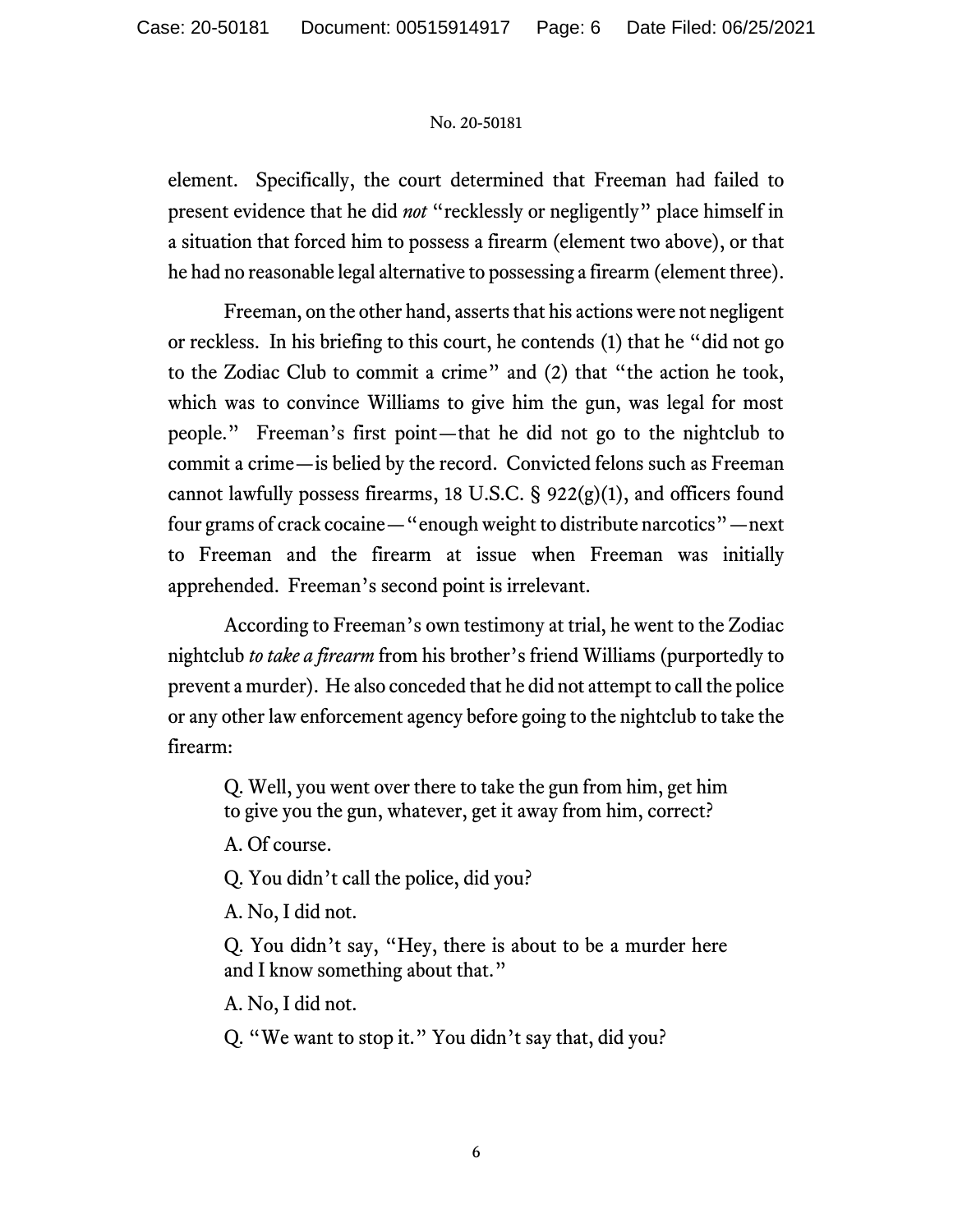# A. No, I did not.

At the very least, then, Freeman's testimony shows that he could not make a threshold showing of the second or third elements of duress.

Based on the record, it was not erroneous for the district court to conclude that it was reckless for Freeman to drive to the nightclub to take the firearm from Williams. Freeman's contention that he did not "use force" in taking the gun from Williams is beside the point. As stated *supra*, convicted felons cannot possess firearms, for any reason. 18 U.S.C. § 922(g)(1). And Freeman had a reasonable legal alternative to retrieving the firearm himself, which he did not pursue. Indeed, Freeman could easily have called the police in the time it took to drive to the nightclub and take the firearm from Williams. *See United States v. Gant*, 691 F.2d 1159, 1164 (5th Cir. 1982) (denying the duress defense because defendant did not call the police when he had an opportunity to do so). But he did not do so. Nor did he pursue any other legal alternative. For all these reasons, the district court did not abuse its discretion in denying Freeman's request for a duress instruction.

### **B.**

Freeman next contends that the district court erred in applying U.S.S.G. § 2K2.1(b)(6)(B)'s four-level sentencing enhancement. Because Freeman did not raise this issue during sentencing, we review only for plain error. *United States v. Rodriguez-Parra*, 581 F.3d 227, 229 (5th Cir. 2009). "To establish plain error, [the defendant] is required to show that (1) there was error, (2) the error was plain, (3) the error affect [s] his substantial rights, and (4) the error seriously affect[s] the fairness, integrity or public reputation of judicial proceedings." *Id*. (first alteration in original) (quoting *United States v. Redd*, 562 F.3d 309, 314 (5th Cir. 2009)). Freeman fails to make such a showing.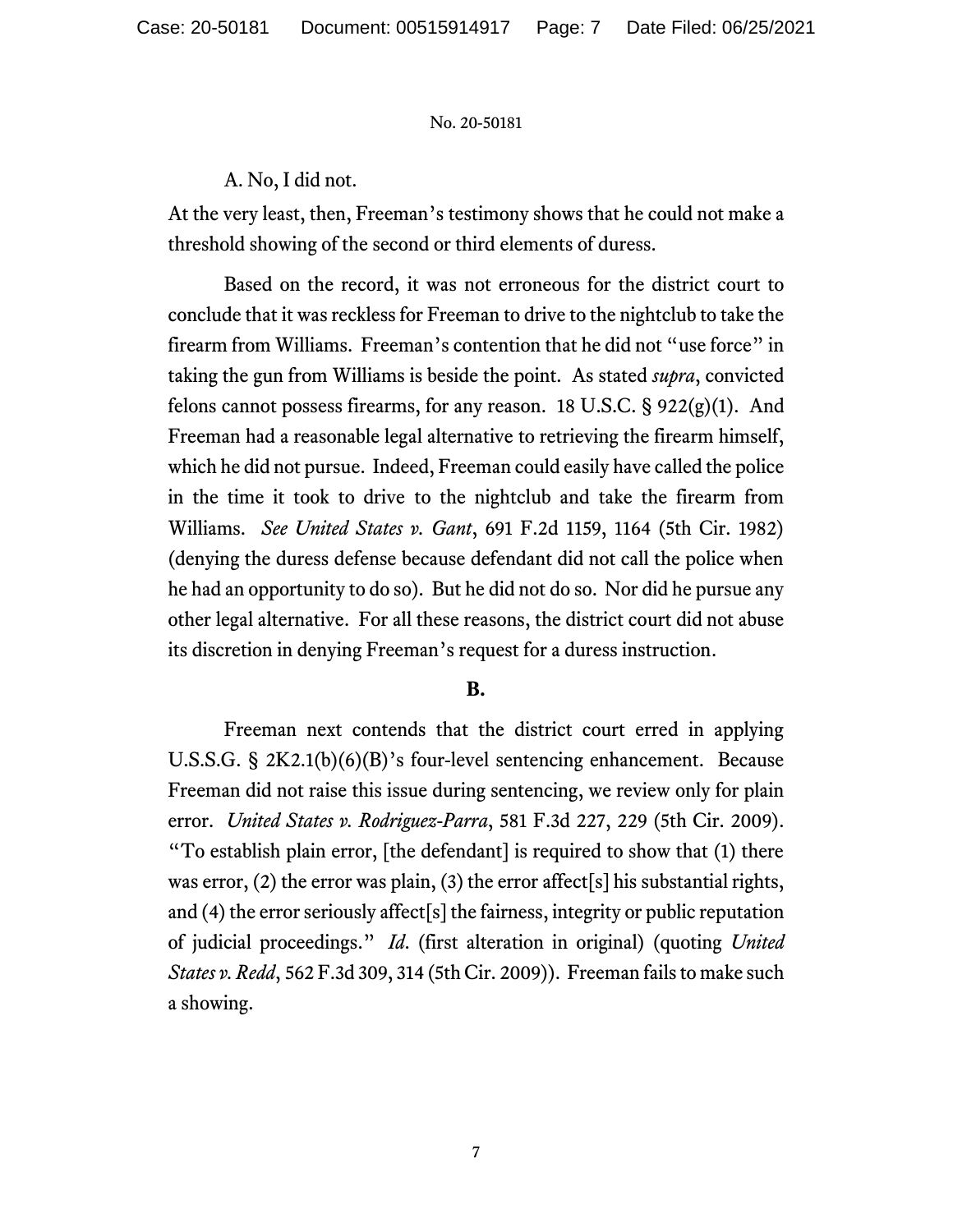Under  $\S 2K2.1(b)(6)(B)$ , the four-level enhancement applies when a "defendant . . . used or possessed any firearm . . . in connection with another felony offense; or possessed . . . any firearm . . . with knowledge, intent, or reason to believe that it would be used or possessed in connection with another felony offense." And according to the application notes, "another felony offense," for purposes of subsection  $(b)(6)(B)$ , "means any federal, state, or local offense, other than the explosive or firearms possession or trafficking offense, punishable by imprisonment for a term exceeding one year, regardless of whether a criminal charge was brought, or a conviction obtained." § 2K2.1, cmt. n. 14(C). The application notes further provide that "in the case of a drug trafficking offense in which a firearm is found in close proximity to drugs, ... application of subsection  $[ \, ] (b)(6)(B) \ldots$  is warranted because the presence of the firearm has the potential of facilitating another felony offense  $\dots$ ." *Id.*, cmt. n. 14(B). Importantly, "[t]he Guidelines' application notes are authoritative unless they violate the Constitution or a federal statute, or are inconsistent with, or a plainly erroneous reading of, that Guideline." *United States v. Alcantar*, 733 F.3d 143, 147 (5th Cir. 2013) (cleaned up).

According to trial testimony, officers found four grams of crack cocaine in the vehicle, next to both Freeman and the subject firearm. Sergeant Frescas, a narcotics officer, testified that this amount would generally not be for personal use but rather was potentially "enough weight to distribute narcotics." It thus follows that the amount of crack cocaine found in the vehicle was sufficient potentially to establish the felony offense of possession with intent to distribute. *See United States v. Williamson*, 533 F.3d 269, 277–78 (5th Cir. 2008) ("We have held in the past that the mere possession of a quantity of drugs inconsistent with personal use will suffice for the jury to find intent to distribute.") (quoting *United States v. Mays*, 466 F.3d 335, 341 (5th Cir. 2006)).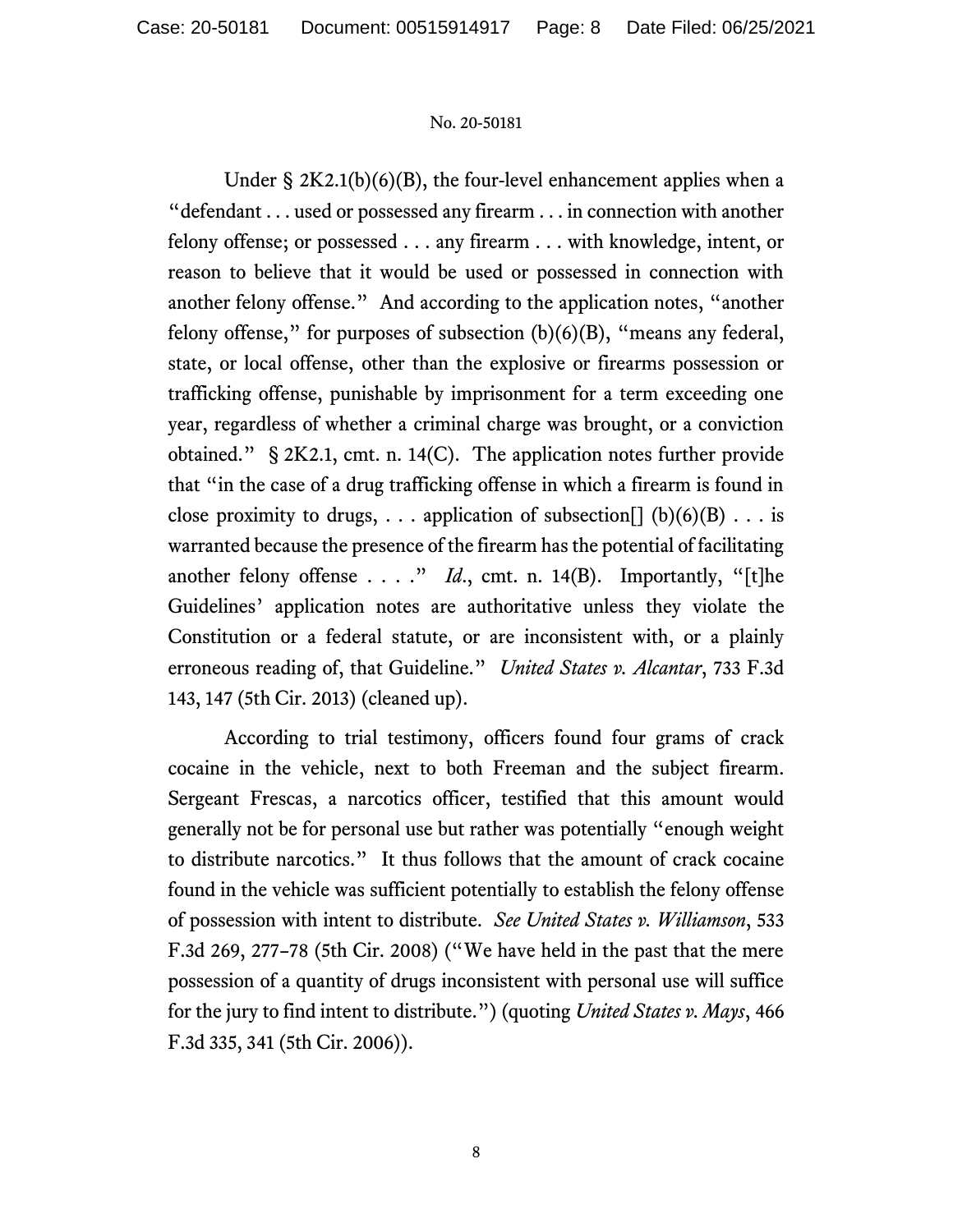Because possession with intent to distribute is a drug trafficking offense, "application of subsection  $[ (b)(6)(B) \dots ]$  walset warranted" in this case. § 2K2.1, cmt. n. 14(B); *see also United States v. Anderson*, 559 F.3d 348, 358 (5th Cir. 2009) ("When a loaded firearm is found in close physical proximity to narcotics, readily available to the defendant, a connection will usually be found. The fact that no drugs were found on [the defendant's] person and no drug charges were filed does not avail him."). Accordingly, the district court did not err—much less plainly err—in applying § 2K2.1(b)(6)(B)'s four-level sentencing enhancement.

# **C.**

Lastly, Freeman contends that the district court erred when it did not state in its judgment that Freeman's federal sentence should run concurrently to any sentences imposed on related state charges. Again, Freeman did not raise this issue during sentencing, so we review for plain error. *Rodriguez-Parra*, 581 F.3d at 229. Upon review, we conclude this is one of the rare cases where plain error is present and must be corrected on remand.

As set forth above, the requisite showing for plain error is: (1) an error, (2) that was plain, (3) that affects substantial rights, and (4) that seriously affects the fairness, integrity or public reputation of judicial proceedings. *Id*. Freeman's contention that the district court erred in not ordering that his federal sentence should run concurrently to any state sentence imposed on related charges is premised upon U.S.S.G. § 5G1.3(c). Section 5G1.3(c) provides that when "a state term of imprisonment is anticipated to result from another offense that is relevant conduct to the instant offense of conviction . . . the sentence for the instant offense shall be imposed to run concurrently to the anticipated term of imprisonment." This means that "to trigger [the] provision, the state sentence must be both (1) 'anticipated' and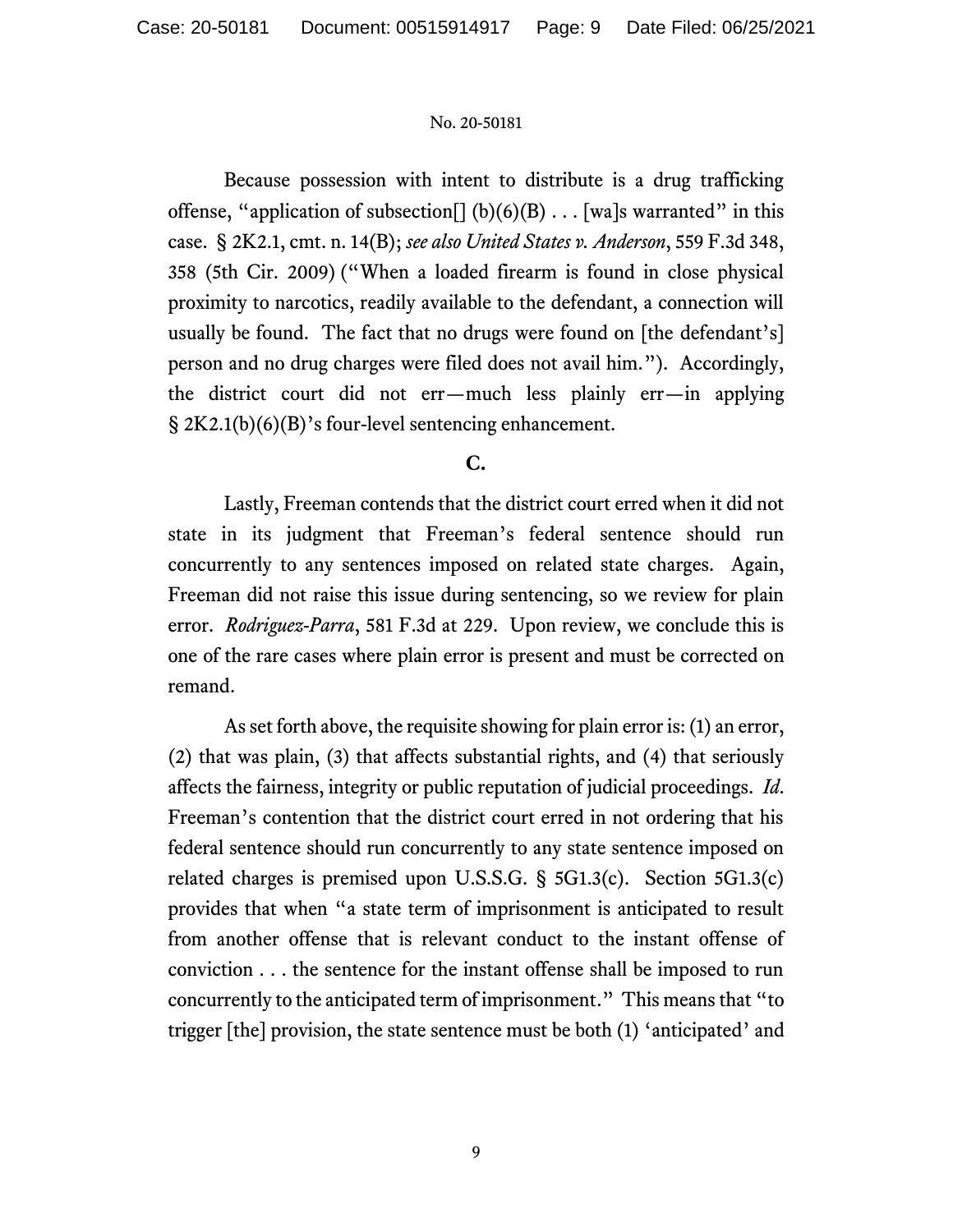(2) based on conduct 'relevant' to the federal offense." *United States v. Ochoa*, 977 F.3d 354, 356 (5th Cir. 2020), *cert. denied*, 141 S. Ct. 1281 (2021).

It is undisputed that Freeman's PSR provided that he had three pending state charges "related" to his federal offense: (1) evading arrest, (2) unlawfully possessing a firearm as a felon, and (3) unlawfully carrying a weapon on alcohol premises. And the district court adopted the PSR and its factual findings. As a result,  $\S$  5G1.3(c) applied to Freeman's sentencing. Nonetheless, the district court failed to mention § 5G1.3(c) when determining Freeman's sentence.<sup>1</sup> This is where the problem lies.

As we recently noted, "the Guidelines are advisory only. But a district court still must consult those Guidelines and take them into account when sentencing." *Ochoa*, 977 F.3d at 356 (quoting *Hughes v. United States*, 138 S. Ct. 1765, 1772 (2018)). Our sister circuit addressed a similar scenario to the one before us in *United States v. Brown*, 892 F.3d 385 (D.C. Cir. 2018). There, the D.C. Circuit concluded that "[b]ecause the district court did not acknowledge that the Guidelines recommended a concurrent sentence, it improperly applied the Guidelines. That misapplication was error." *Id*. at 399–400. The court further concluded that the error was "plain" because, as stated by the Supreme Court, "failing to calculate (or improperly calculating) the Guidelines range" is a "significant procedural error." *Id.* at 400 (quoting *Gall v. United States*, 552 U.S. 38, 51 (2007)). We agree with the *Brown* court and reach the same conclusion here. The district court's failure to take § 5G1.3(c) into account during Freeman's sentencing was a plain error.

<sup>&</sup>lt;sup>1</sup> In fact, the district court did not actually state whether Freeman's federal sentence would run concurrently or consecutively to Freeman's anticipated (related) state sentences. But when the district court is silent on this subject, the presumption is that the sentences run consecutively. *United States v. Candia*, 454 F.3d 468, 475 (5th Cir. 2006).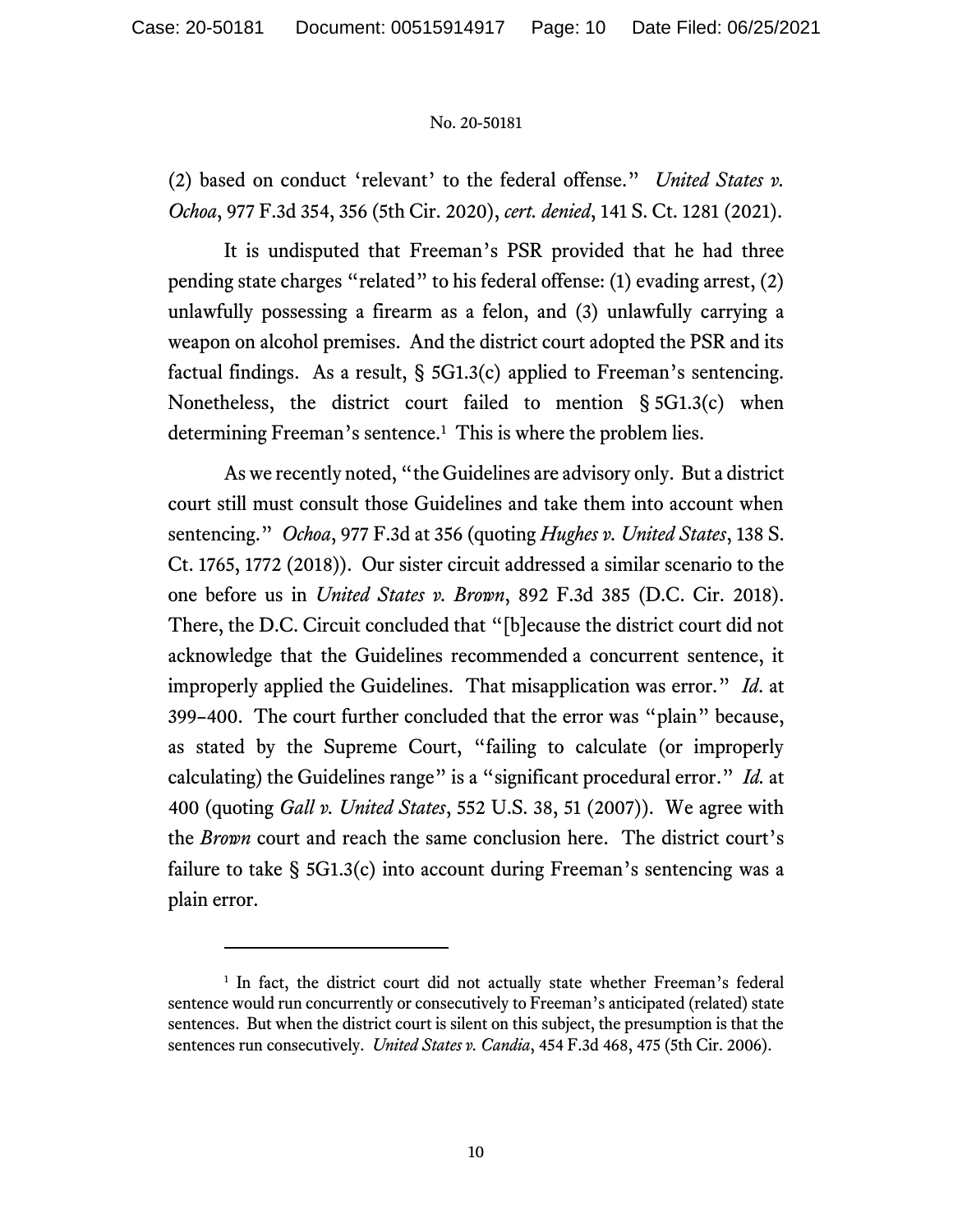This conclusion leads us to whether the error affected Freeman's substantial rights. The Supreme Court has clarified that where a district court improperly calculates a defendant's Guidelines range—or, as in this case, fails to consider an applicable Guideline—and

[w]here . . . the record is silent as to what the district court might have done had it considered the correct Guidelines range, the court's reliance on an incorrect range in most instances will suffice to show an effect on the defendant's substantial rights. Indeed, in the ordinary case a defendant will satisfy his burden to show prejudice by pointing to the application of an incorrect, higher Guidelines range and the sentence he received thereunder. Absent unusual circumstances, he will not be required to show more.

*Molina-Martinez v. United States*, 136 S. Ct. 1338, 1347 (2016); *see also United States v. Garza-Lopez*, 410 F.3d 268, 275 (5th Cir. 2005). While this case is a bit different in that the district court did not improperly calculate Freeman's Guidelines range but rather failed to consider an applicable Guideline, the principle remains the same—that is, there is "a reasonable probability that, but for the district court's [error], [the defendant] would have received a lesser sentence." *Garza-Lopez*, 410 F.3d at 275 (second alteration in original). And we find no "unusual circumstances" here that would require Freeman to show more than this. Freeman has thus made the requisite showing that the district court's failure to consider § 5G1.3(c) affected his substantial rights.

Finally, "[u]nder the fourth prong of plain-error review, we may reverse only if the error seriously affected the fairness, integrity, or public reputation of judicial proceedings." *United States v. Gonzales*, 484 F.3d 712, 716 (5th Cir. 2007) (per curiam). In this court, "whether a sentencing error seriously affects the fairness, integrity, or public reputation of judicial proceedings is dependent upon the degree of the error and the particular facts